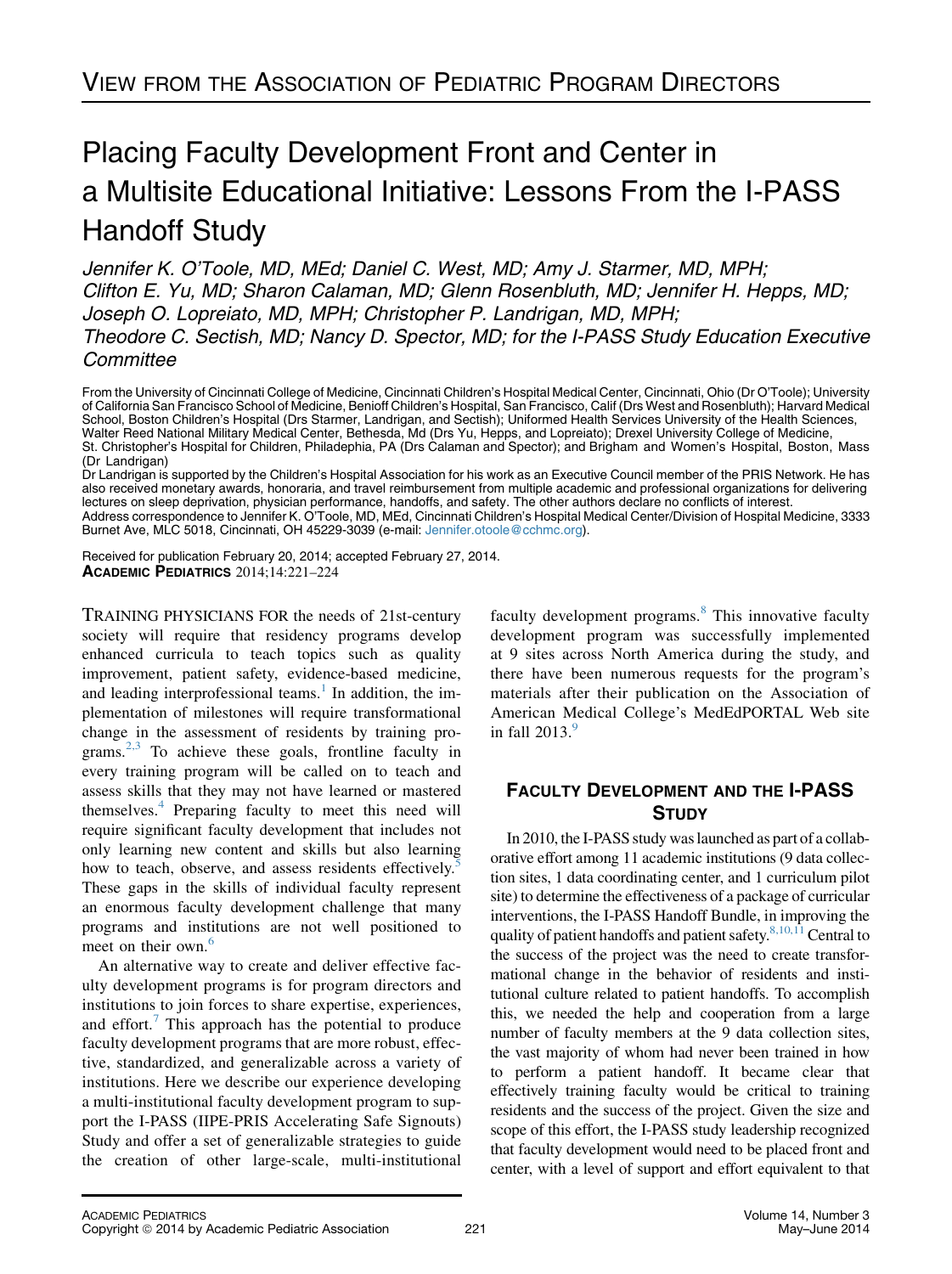

Figure. Conceptual framework of the I-PASS Study's educational endeavors for faculty and residents.

required to develop the curriculum. To accomplish this, the leadership formed a committee dedicated solely to developing a rigorous faculty development program.

# **CREATION AND IMPLEMENTATION OF THE I-PASS FACULTY DEVELOPMENT PROGRAM**

In the early stages of creating the faculty development program, we recognized that faculty development and resident educational activities could not exist in isolation but instead would be inextricably linked. Faculty would be learning alongside residents, and they would undoubtedly have a powerful impact on the learning and skill development of each other. With this principle in mind, we adopted a conceptual framework that incorporated 3 key educational theories that supported this reality: 1) experiential learning theory, 2) the theory of expertise, and 3) social cognitive learning theory (Figure).<sup>[12](#page-3-0)</sup> We also conducted a needs assessment of each site in order to better understand the culture of each institution and how to structure training for faculty. The needs assessment revealed 3 key themes: 1) most faculty members had never received formal training in the types of team communication and handoff techniques that are required to promote effective and safe patient handoffs (and constituted the core of the I-PASS curricular intervention); 2) given the other clinical, administrative, and academic demands on faculty time, training activities needed to be time efficient and carefully targeted; and 3) training needed to be hands-on and relevant to faculty experiences.

These themes, along with the 3 learning theories that constituted our conceptual framework, served as a guide for the development of all educational materials and training activities. We developed the training materials

using an iterative process among committee members. The committee held conference calls once every two weeks for 12 months, with the first 6 months devoted to the development of training materials and the second 6 months to revising materials on the basis of feedback from the sites after implementation. In developing the training materials, we used principles of adult learning theory wherever possible.<sup>[13](#page-3-0)</sup> In total, we estimate that it required between 150 and 200 hours of effort to produce the materials.

The faculty development program that we ultimately produced included 2 components: a faculty champions guide to serve as a blueprint for local faculty leaders of how to implement the I-PASS handoff program and campaign, sustain the handoff program, and facilitate handoff observations; and a faculty training module consisting of a 90-minute live, interactive workshop to efficiently teach the I-PASS handoff method to faculty and provide them an opportunity to practice evaluating resident patient handoffs via video vignettes of simulated handoffs. We also created a companion computer-based module to allow for asynchronous learning.

As part of the I-PASS study, the faculty development program was implemented in 3 waves of 2 to 4 institutions per wave separated by 4 to 6 months. In the interlude between each wave of implementation, we revised the program on the basis of feedback from the previous wave of sites. We trained 267 individual faculty at 9 sites (approximately 30 per site) during the intervention phase of the study (June 2012 to May 2013).<sup>[14](#page-3-0)</sup> Training activities included 20 distinct workshop sessions (30 hours of live training) at the 9 sites. After completing training, faculty participants observed and assessed 888 resident patient handoff sessions.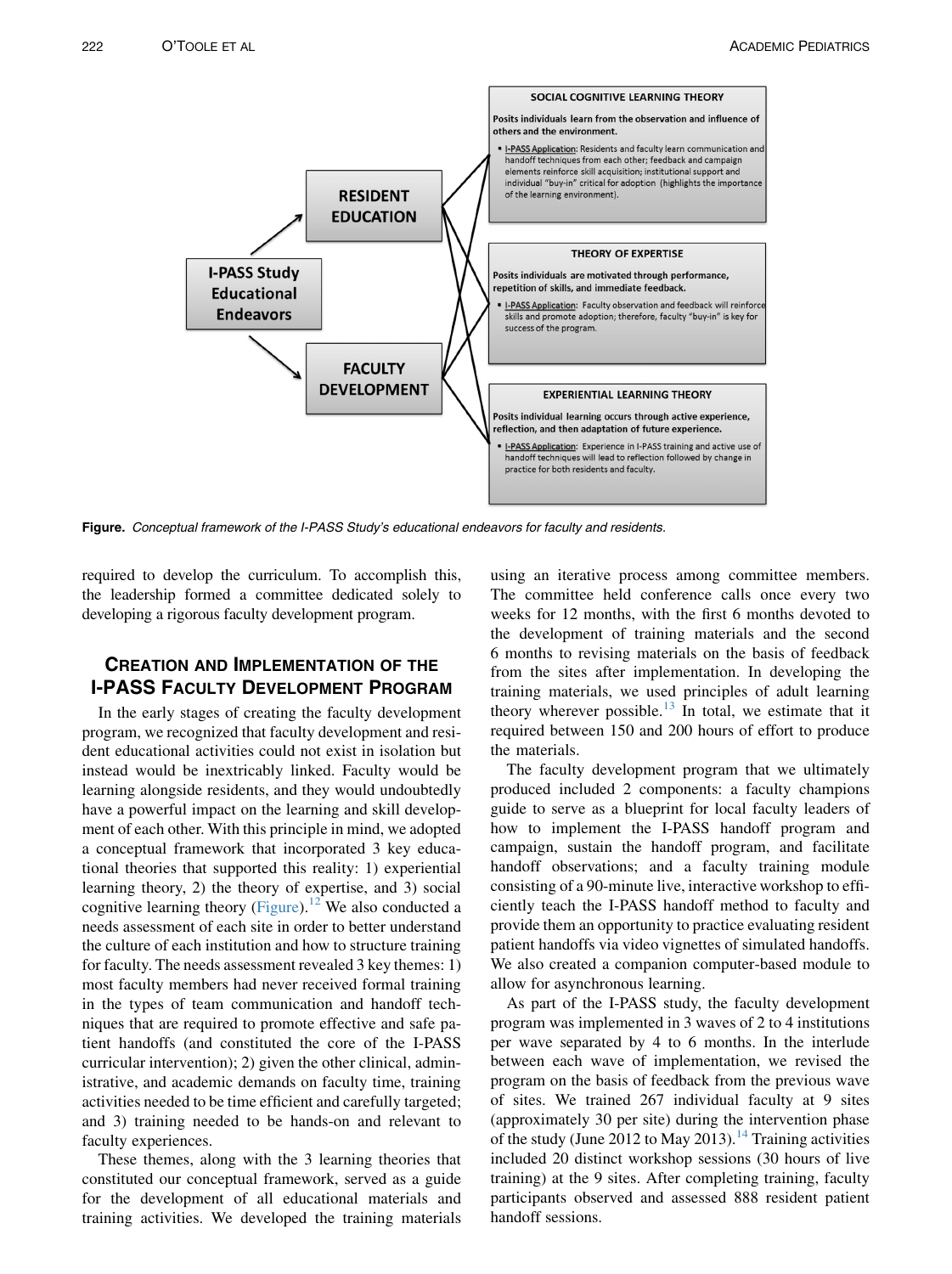Reflecting on the lessons learned in this process, we identified 7 key strategies that we think are generalizable to the successful development and implementation of any complex, multisite faculty development program.

Conceptual frameworks represent "ways of thinking" about a problem or a study, or ways of representing how complex things work as they do."<sup>[15](#page-3-0)</sup> In other words, conceptual frameworks serve to highlight the complex elements and variables of a problem and their interrelatedness; to increase the richness of critical examination of a question; and to clarify the goals of an educational endeavor.<sup>[15](#page-3-0)</sup> The adoption, a priori, of a conceptual model was critical to the success of our multi-institutional effort. It provided a shared mental model among all collaborators of what we were attempting to accomplish and a guide for the development of curricular elements.

## **BUILD A DIVERSE TEAM OF EXPERTS AND COMMUNICATE REGULARLY**

We focused on assembling a team of individuals with skill sets that matched the goals and conceptual model of the project, which included experts in large-scale faculty development projects, curriculum development, assessment, program administration, simulation training, and health services research. Two study members were purposefully selected to co-chair the committee, one more senior and another more junior, to promote mentorship and leadership development within the group. Communication was facilitated by using Web conferencing technology for meetings and an online file hosting service to allow easy access, sharing, and editing of materials. Web conferencing was a vital element because it allowed documents to be shared, viewed, and edited in real time during conference calls.

### **IDENTIFY KEY SITE CHAMPIONS**

To engage faculty and encourage the transformational change required to implement I-PASS, we focused on identifying a few faculty champions, or early adopters of change, at each of the 9 sites. Berwick<sup>[16](#page-3-0)</sup> described early adopters as those individuals who naturally experiment with change, are often testing several innovations at once, have the risk tolerance to try new things, and most importantly are watched by others. For our purposes, faculty champions served as ambassadors at each site by modeling I-PASS handoff practices and leading the training, observation, and assessment of residents.

### **CREATE AN EXTENSIVE MANUAL**

One of the 2 major products of our faculty development program was a detailed I-PASS faculty champions guide. Given the complexity of our project, this written guide was essential to ensuring standardization and providing clarity and cross-institutional memory.

We strongly recommend that any group attempting a similarly complex educational intervention not skip this step.

# Assimilate Adult Learning Theory and Simulation in<br>Education and Training Activities

**EDUCATION AND TRAINING ACTIVITIES**<br>Consistent with our conceptual model, we incorporated principles of adult learning theory wherever possible.<sup>[13](#page-3-0)</sup> For example, in the training module we "established a sense of urgency" for faculty to help improve patient handoffs by citing literature from patient safety and regulatory agencies. $17,18$  To encourage individual faculty to change their own handoff practices, we highlighted shortcomings in patient handoffs that they may have experienced in their own practice. Finally, we used handoff video simulations to provide multiple opportunities for relevant, task-centered, hands-on learning.

Given the multitude of responsibilities and time demands that faculty in academic medicine face, we designed the training materials to be flexible, time efficient, and feasible in light of their other responsibilities. For example, we designed the 90-minute live training module in a way that allowed it to be split into two 45-minute sessions, and the computer-based module added additional flexibility for individual faculty who could not attend live sessions.

We used positive incentives to encourage individual faculty members to participate in this project. For example, we provided individual faculty members with CME credit and an attestation statement highlighting their role in the I-PASS study that could be added to their curriculum vitae. Perhaps most importantly, the American Board of Pediatrics (ABP) approved I-PASS for part 4 Maintenance of Certification (MOC) credit.<sup>[19](#page-3-0)</sup> Individual faculty were eligible to receive 25 points toward their part 4 MOC requirements provided they completed the following: 1) attended I-PASS faculty training activities; 2) participated in monthly site MOC team meetings and Plan–Do– Study–Act (PDSA) activities to improve resident utilization of the I-PASS handoff process; and 3) completed 12 observations of residents giving patient handoffs and pro-vided timely feedback.<sup>[19](#page-3-0)</sup> As of January 2014, 50 faculty members from the 9 sites received MOC credit from the ABP for this program. In our opinion, MOC credit was a major motivating factor for faculty and a critical reason the I-PASS project so successful.

## **FACULTY DEVELOPMENT: A CRITICAL LINK FOR SUCCESS**

It is a time of transformational change in graduate medical education, and faculty will be called on to teach and evaluate skills they may never have been taught themselves. A key link to navigating these changes successfully will be welltrained and proficient faculty who are able to educate, assess, and mentor residents effectively. Therefore, it is imperative